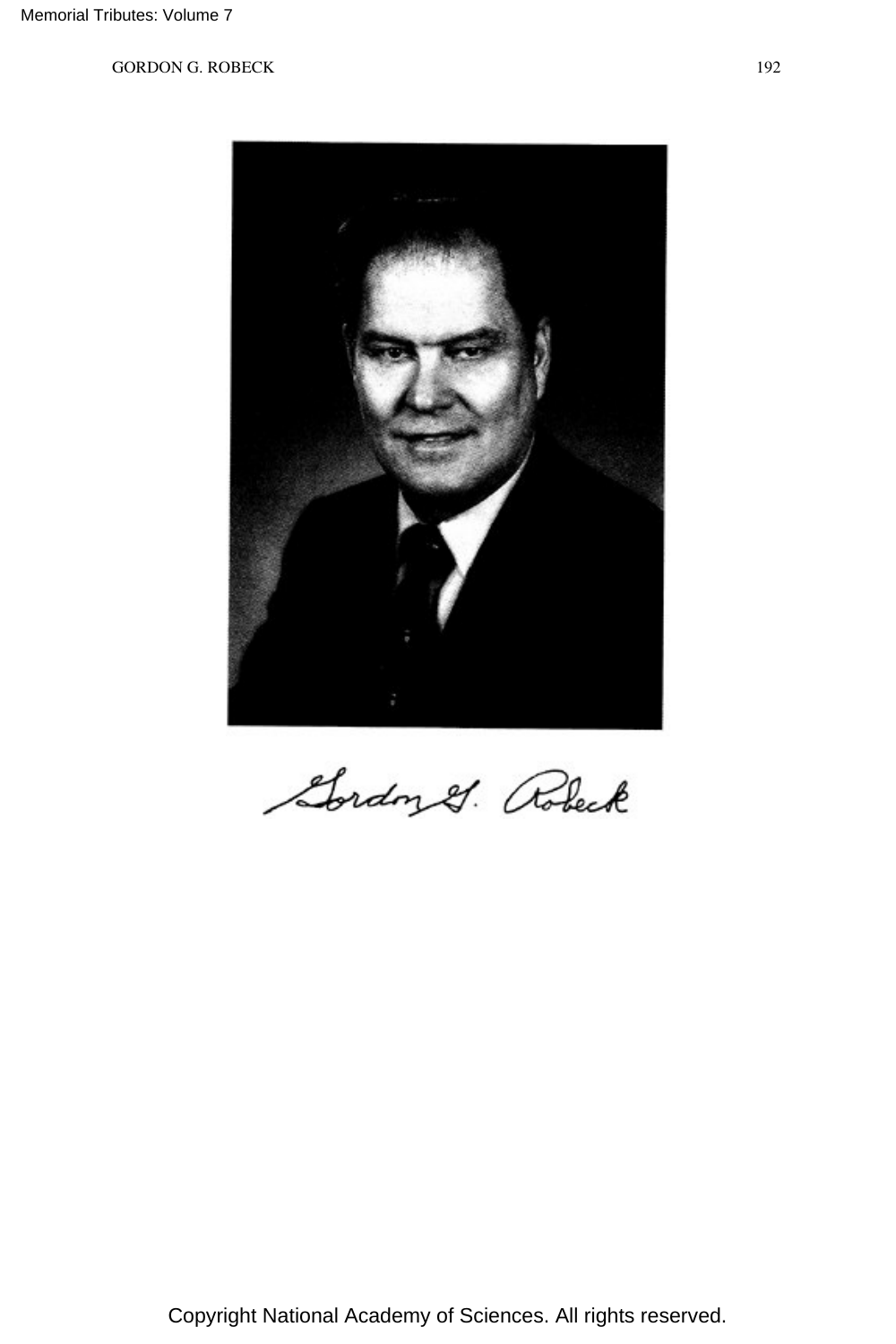# **GORDON G. ROBECK**

## **1923–1993**

## WRITTEN BY JAMES M. SYMONS SUBMITTED BY THE NAE HOME **SECRETARY**

GORDON G. ROBECK, an internationally known expert in drinking water research and treatment, died on February 21, 1993. Gordon was born February 3, 1923, in Denver, Colorado. He earned a B.S. in civil engineering from the University of Wisconsin, Madison, in 1944 and an S.M. in sanitary engineering from the Massachusetts Institute of Technology in 1950.

Gordon spent his entire professional career in public service, working for the federal government. He joined the U.S. Public Health Service (PHS) in 1944 and remained there until 1974, rising to the rank of sanitary engineering director (navy captain). From 1970 to 1974 he was detailed from the PHS to the U.S. Environmental Protection Agency (EPA). He resigned from the PHS in 1974 and joined the EPA, where he worked until retirement in 1985. When he retired, he was a member of the Senior Executive Service.

Gordon's major professional affiliation was the American Water Works Association (AWWA). He worked through the chairs of the Water Quality Division, becoming chairman of the division in 1970. He was then appointed the liaison member of the Technical and Professional Research Committee of the Water Quality Division and was its vice-chairman. Later (1986–1988) he was the liaison member of the Water Quality Division to the AWWA Research Foundation's Research Advisory Council. In addition, he served on many AWWA committees.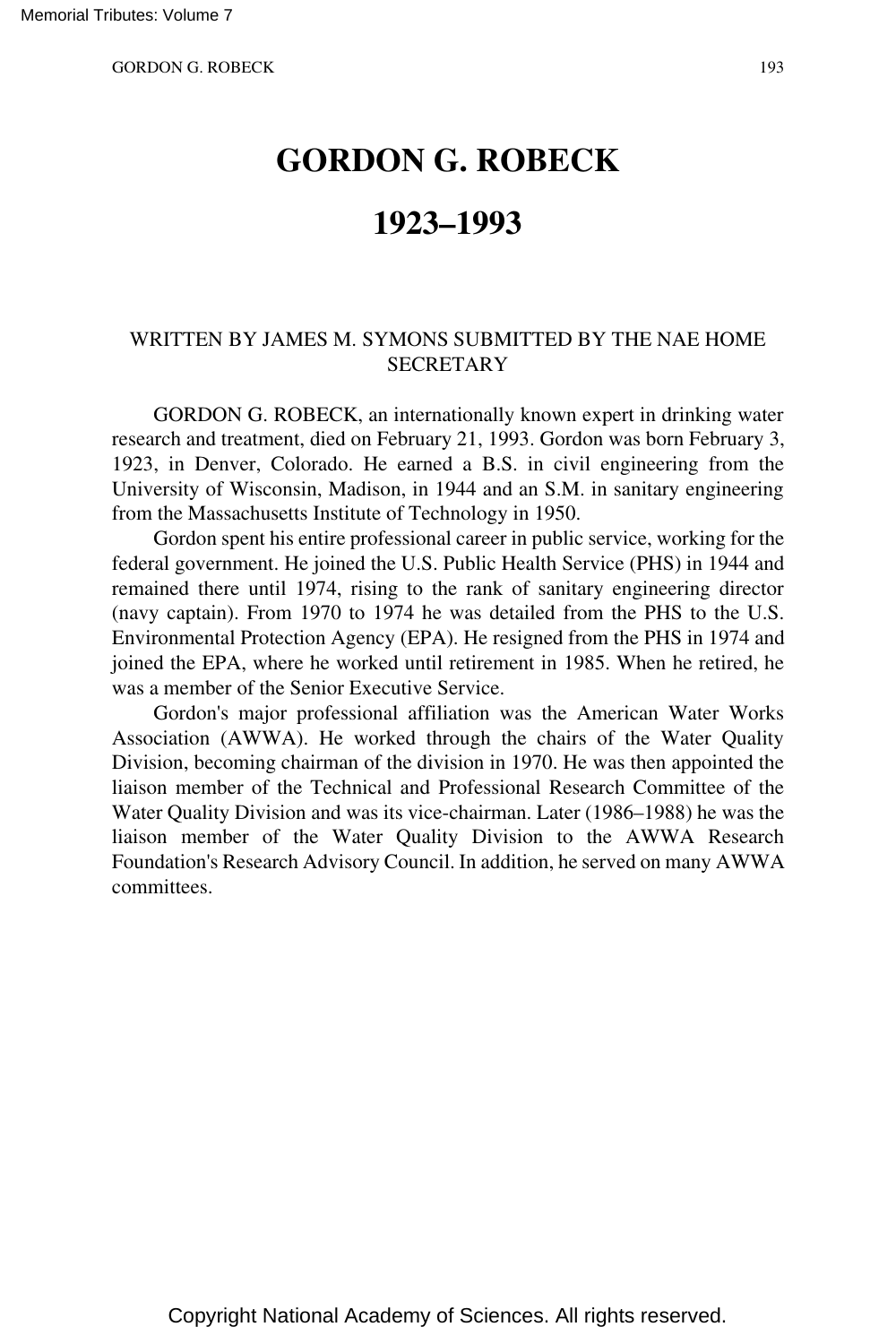Although Gordon had many assignments in his early career with the PHS, he will be remembered for his accomplishments during the thirty years spent in Cincinnati, Ohio, doing research. He is unusual because he was able to make an impact both as a hands-on researcher and, later, as a research administrator. His early work on filtration, particularly the studies showing that viruses passed through a rapid granular filter at the same time that turbidity breakthrough occurs, resulted in information that is still used today to prevent the passage of pathogenic cysts and oocysts through drinking water treatment processes. Not content to focus on filtration exclusively, Gordon was studying activated carbon adsorption treatment of drinking water long before this topic became fashionable. His work showing the feasibility of such treatment paved the way for the intensive, current research effort on this subject. He was truly a research visionary.

In the late 1960s and early 1970s, the environmental efforts of the federal government were being reorganized. As the drinking water research program was being moved from organization to organization, it kept becoming smaller and smaller (some probably hoped it would disappear entirely), but Gordon kept insisting that the federal government had a role in the drinking water research arena. Finally, his ideas took root, and the trend was reversed.

When this program was placed in the U.S. Environmental Protection Agency and the Safe Drinking Water Act was passed, Gordon's administrative abilities were tested. Three federal laboratories were to be moved to Cincinnati, consolidated, and redirected to working on drinking water. Gordon skillfully managed this difficult transition such that when the formation of trihalomethanes during the chlorination of drinking water was discovered in 1974, he had a talented research team ready to undertake the solution to this difficult problem. In the late 1970s and early 1980s, ''Gordon's Gang" was the most productive and credible drinking water research team in the world. When any drinking water problem came up, the solution was "call Gordon, he'll know," and he did, or "get Gordon to come and meet with us," and he would. The momentum he developed in his team was so great that today his former group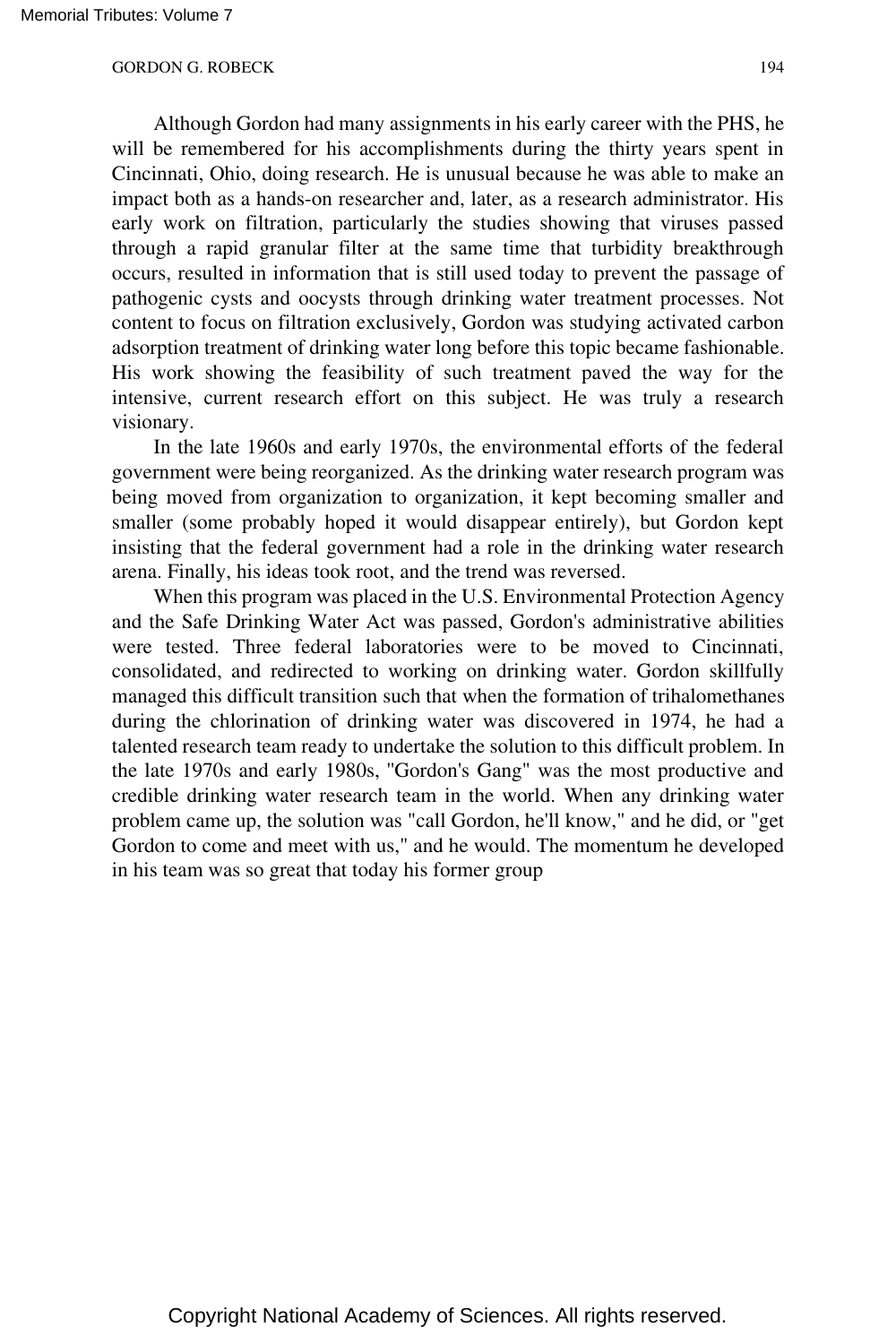is still making significant contributions to the field, an important legacy.

To give a specific example of his impact, Gordon would often be asked about the quality of Cincinnati's drinking water. He would reply, "It's safe, but it could be safer." The local political establishment asked how the water could be safer, and Gordon outlined his recommendations. Although it took a while, his advice was followed, and currently Cincinnati has the most modern drinking water treatment plant in the United States. This is a fitting monument to someone who dedicated his entire life to the cause of high-quality drinking water.

Gordon was elected to the National Academy of Engineering in 1980, the first engineer elected from the Environmental Protection Agency.

Gordon's participation in National Research Council activities included the following: membership on the Water Science and Technology Board from 1986 to 1989 and service on the board's Committee on Irrigation-Induced Water Quality Problems from 1987 to 1988 and on its Committee on Ground Water Recharge from 1991 to 1993.

Gordon received many awards; although most were from the AWWA, he was recognized by other organizations. From the AWWA, he received awards as coauthor of the best paper from three different divisions: the Purification Division (1963), the Resources Division (1965), and the Water Quality Division (1968, 1976, and 1977). In addition, he received the AWWA Publications Award for the best paper in AWWA twice (1964 and 1970), the AWWA Research Award (1970), the Medal for Outstanding Service to AWWA (1979), and the Abel Wolman Award of Excellence (1985). From the American Society of Civil Engineers Gordon was awarded the Walter L. Huber Civil Engineering Research Prize (1965). From the U.S. government, he was awarded the PHS Meritorious Service Medal (1971) and the EPA Gold Medal for Exceptional Service (1978). Gordon was recognized with an honorary doctor of science degree from the University of Cincinnati (1985) and a Distinguished Service Citation from the College of Engineering, University of Wisconsin, Madison (1986).